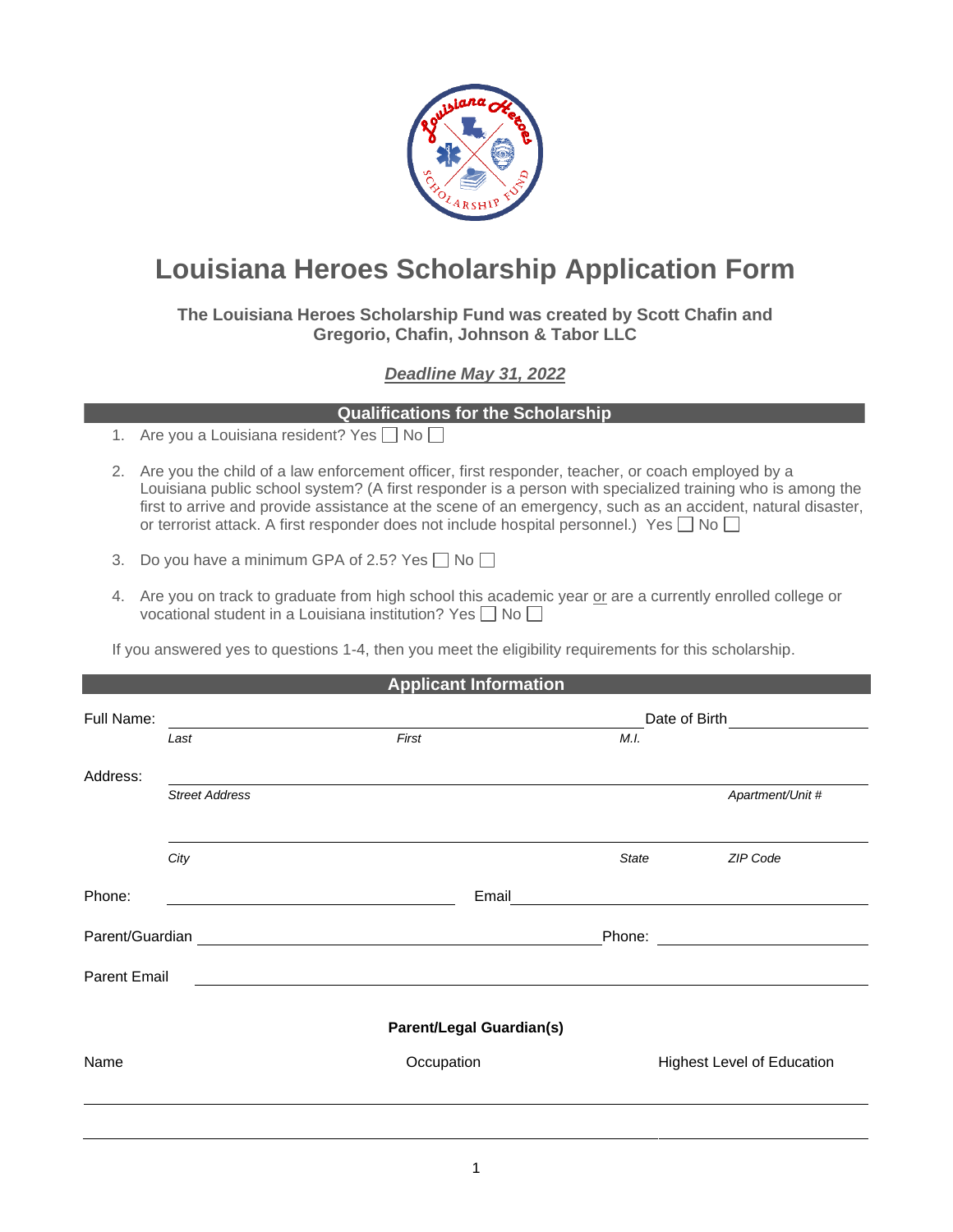| With whom do you live? [ ] Both parents [ ] Mother [ ] Father [ ] Other (Explain)                                                                                                             |     |                                   |  |                                        |  |  |  |
|-----------------------------------------------------------------------------------------------------------------------------------------------------------------------------------------------|-----|-----------------------------------|--|----------------------------------------|--|--|--|
| What is the total household income where you reside?<br>Under \$20,000 $\Box$ \$20,000-\$40,000 $\Box$ \$40,000-\$60,000 $\Box$ \$60,000-\$80,000 $\Box$ \$80,000-\$100,000<br>Over \$100,000 |     |                                   |  |                                        |  |  |  |
| <b>Siblings</b>                                                                                                                                                                               |     |                                   |  |                                        |  |  |  |
| Name                                                                                                                                                                                          | Age | <b>Highest Level of Education</b> |  | Does this sibling<br>live in the home? |  |  |  |
|                                                                                                                                                                                               |     | <b>Education</b>                  |  |                                        |  |  |  |
|                                                                                                                                                                                               |     |                                   |  |                                        |  |  |  |
|                                                                                                                                                                                               |     |                                   |  |                                        |  |  |  |
|                                                                                                                                                                                               |     |                                   |  |                                        |  |  |  |
|                                                                                                                                                                                               |     |                                   |  |                                        |  |  |  |
| What is your major?                                                                                                                                                                           |     |                                   |  |                                        |  |  |  |
| What are your career goals?                                                                                                                                                                   |     |                                   |  |                                        |  |  |  |
|                                                                                                                                                                                               |     |                                   |  |                                        |  |  |  |
| Will you be working while attending college? YES $\square$ NO $\square$ If yes, how many hours per week?                                                                                      |     |                                   |  |                                        |  |  |  |
| Have you been awarded any other scholarships, including TOPS? YES $\Box$ NO $\Box$                                                                                                            |     |                                   |  |                                        |  |  |  |
| If yes, please list the name of the scholarship and the amount.                                                                                                                               |     |                                   |  |                                        |  |  |  |
| Please explain your financial need for this scholarship                                                                                                                                       |     |                                   |  |                                        |  |  |  |
|                                                                                                                                                                                               |     |                                   |  |                                        |  |  |  |
|                                                                                                                                                                                               |     | <b>Activities</b>                 |  |                                        |  |  |  |
| If your resume or activities sheet answer the items below, please attach and skip this section.                                                                                               |     |                                   |  |                                        |  |  |  |

List any High School awards, honors, extracurricular activities, and volunteer/community service during the past four (4) years: